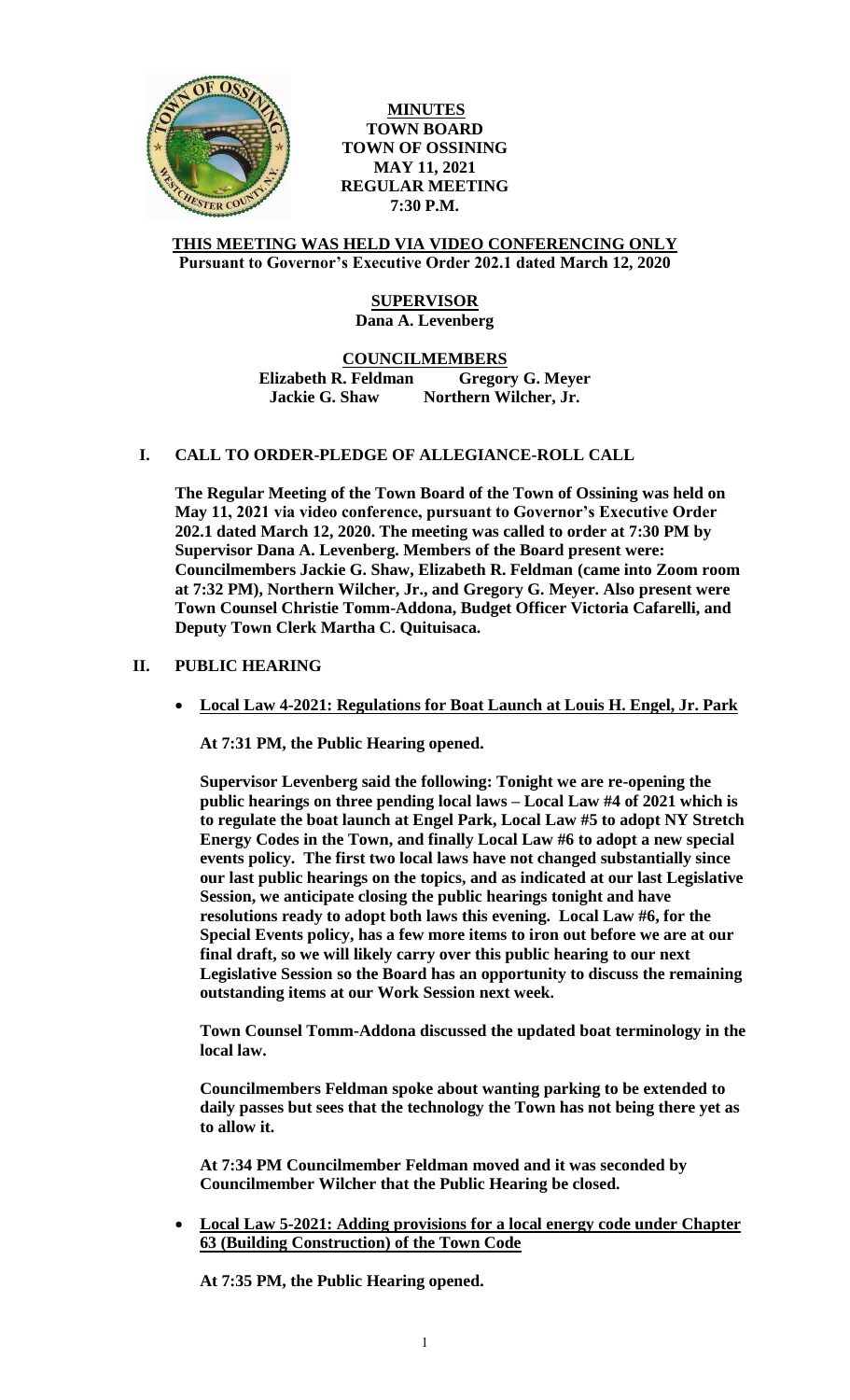**At 7:36 PM Councilmember Feldman moved and it was seconded by Councilmember Wilcher that the Public Hearing be closed.**

 **Local Law 6-2021: Adopting a new Chapter 166 (Special Events, Parades and Public Gatherings) of the Town of Ossining Code**

**At 7:36 PM, the Public Hearing opened.** 

**At 7:38 PM Councilmember Shaw moved and it was seconded by Councilmember Feldman that the Public Hearing be adjourned to May 25, 2021.**

**Community Development Block Grant 2022-2024 Application Cycle**

**At 7:38 PM, the Public Hearing opened.** 

**Supervisor Levenberg said the following: Our last public hearing on our agenda this evening is in the matter of the Town's applications to the Community Development Block Grant Program. Community Development Block Grants, or CDBG, are available to the Town of Ossining via the Urban County Consortium, federal dollars which are administered through the Westchester County Department of Planning. Eligible projects include infrastructure improvements, neighborhood facilities expansion and rehabilitation, housing rehabilitation, code enforcement, economic development loans, public services, and park rehabilitation in income-eligible areas and for income-eligible clients. Due to the combined income of the entire Town of Ossining – including the Villages of Ossining and Briarcliff and unincorporated area – we are somewhat limited in our eligibility for projects. Those which are eligible or potentially eligible are located on Town property in the Village of Ossining (Louis Engel Park) and projects for eligible clients, namely our Senior Nutrition program as senior citizens are a population with a presumed benefit. As we discussed at a previous Work Session, the Town will likely submit applications this cycle for improvements to Louis Engel Park. As a municipality, we are required to hold a public hearing for members of the public to comment on potential projects we should seek funding for. Also, for any non-profits watching, you may also be eligible to apply for funding this cycle. If you would like to do so, you are required to present your project at a public meeting of the municipal board of the Town or Village in which you operate. For that reason, on Monday, May 24, the Town and Village will hold a joint Town Hall meeting to afford non-profits this opportunity, so stay tuned for more details on that.** 

**At 7:40 PM Councilmember Feldman moved and it was seconded by Councilmember Shaw that the Public Hearing be closed.**

### **III. PRESENTATION**

 **Town of Ossining 2020-2021 Draft Stormwater Annual Report, Mike Ritchie, Dolph Rotfeld Engineers**

**Mike Ritchie spoke about the Town of Ossining 2020-2021 Draft Stormwater Annual Report being sent to the NYS Department of Environmental Conservation by June 1st. He talked about stormwater education happening virtually rather than in person this past year due to the pandemic. He additionally reviewed what the Town is responsible for in regards to stormwater.** 

# **IV. DEPARTMENTAL REPORT**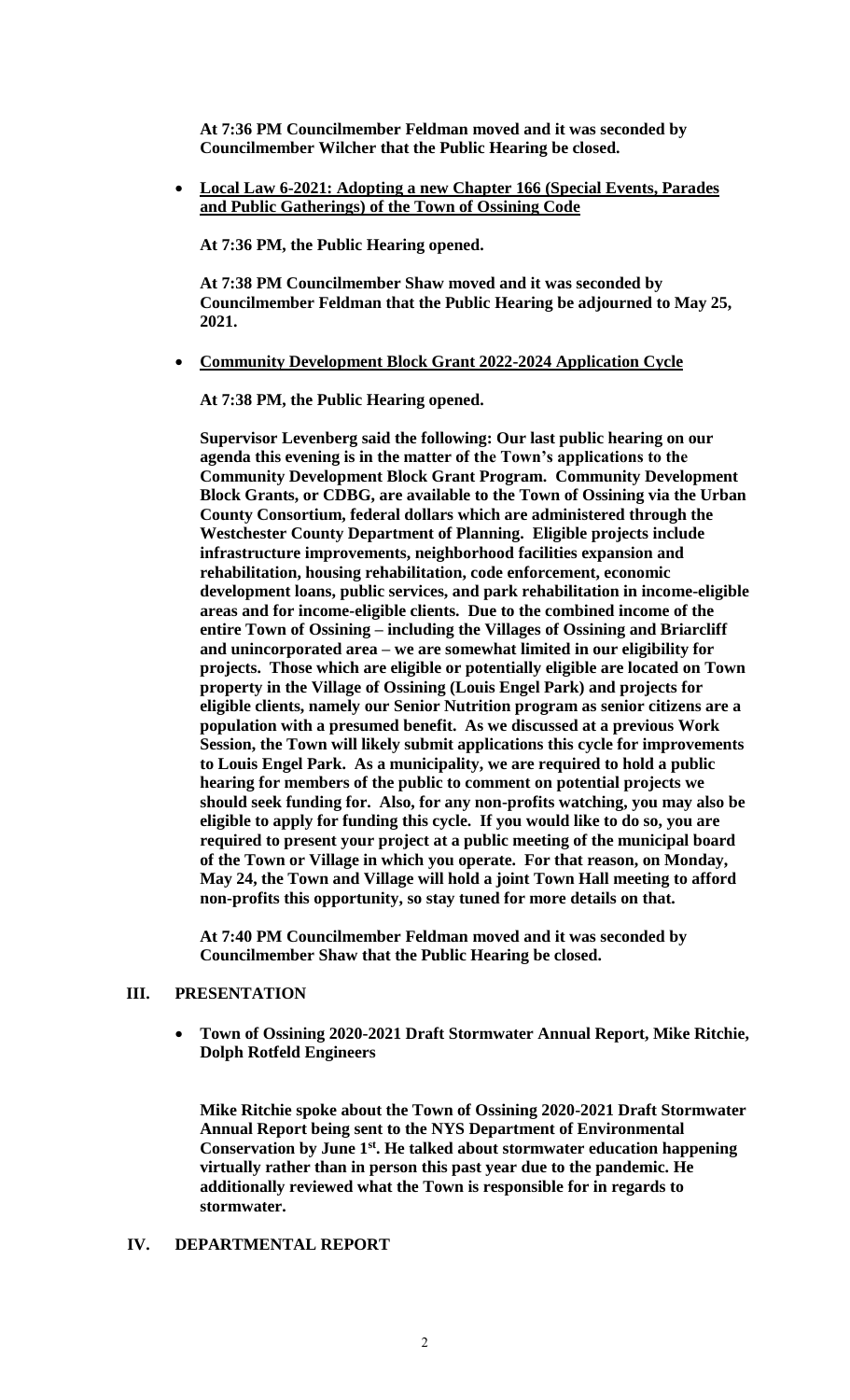**Town Building Inspector John Hamilton updated the Town Board on the activities of the Town Building Department (TBD). The TBD has processed over 300 alarm permits for the 2021 permit year. Town Building Inspector Hamilton discussed recent code changes and what they require the Town to do. He additionally talked about the TBD looking into updating their software program. The TBD is looking to do permitting online and is currently looking over proposals. The Village Building Department is hoping to use the same online building program.** 

### **V. ANNOUNCEMENTS**

**Supervisor Levenberg announced the following:**

**Vaccine eligibility looks a little brighter as of yesterday with the FDA having approved Emergency Use Authorization to Pfizer for ages 12-15 to get protection from COVID-19. The approval is now awaiting final CDC sign-off before shots start making it into arms in a few days. Luckily, Ossining has a lot of options if you are ready to get your vaccine. The Ossining Volunteer Ambulance Corp is booking appointments at their headquarters for May 13, 16, 18, and 20 for the Moderna vaccine, and will also come right to you if you would prefer to receive the shot at home. On Wednesday, May 12 from 10am to 5pm, Pfizer vaccines will be administered to Ossining students and staff, in partnership with OVAC, Westchester County Department of Health and Phelps Hospital at the OHS Gym. Also on Thursday, May 13, Ossining Open Door will be administering Johnson & Johnson vaccines from 9am to 3pm, and you do not need to be an Open Door patient to qualify. Registration links for these opportunities are available via the Ossining School District and OVAC social media pages, we will be sure to share as well on the Town's social media pages. The State is setting up a number of Metro-North Stations as pop-up vaccination sites for later this week, including our very own Ossining Station House. Starting tomorrow, Wednesday 5/12 at 3pm through 8pm and following the same hours through Sunday, May 16, anyone getting the vaccine, which is the J & J one and done, will also receive a free Metro North ticket. Residents are also welcome to get vaccinated at a number of pharmacies and local sites. There seems to be some vaccine hesitancy among teens and young adults, who may feel they already are somewhat protected from severe cases of COVID-19, but it is so important that this group gets vaccinated because there are more and more severe cases popping up among young people across the country. It is especially important to get vaccinated before heading back to school or college in the fall to prevent any future outbreaks in those settings – it is now even required if you attend a SUNY or CUNY school! The Westchester County Department of Health is hosting a Town Hall on Thursday, May 13 from 6pm to 7pm to answer questions from teens and young adults about COVID-19 and the vaccine. Submit your questions in advance to [Communications@westchestergov.com](mailto:Communications@westchestergov.com) and tune into the Town Hall on the County's Facebook page at [www.facebook.com/westchestergov.](http://www.facebook.com/westchestergov)** 

**Today is James L. Covert Day in the Town of Ossining in honor of his 50 years of service with the Ossining Fire Department. James, also known as Jim, has held a number of positions, including Captain, Chief Engineer, and Company President, as well as the Deputy Chief for the past 22 years. Jim is still a working volunteer member with the Fire Department and we are so grateful for all that he has given the Ossining Community. He was presented with a proclamation on Friday declaring May 11, 2021 as James L. Covert Day and a digital copy was shared today on our Facebook page.** 

**In other good news, our Senior Services Department welcomed back some of our senior residents today after being apart for over a year. Staff greeted them back at the Ossining Community Center for some socially distanced activities. Seniors were one of the first groups sent home in March of 2020 and many were isolated from extended family and friends. Although we did re-start a limited program in the fall, it has certainly been too long and it is so great to see them**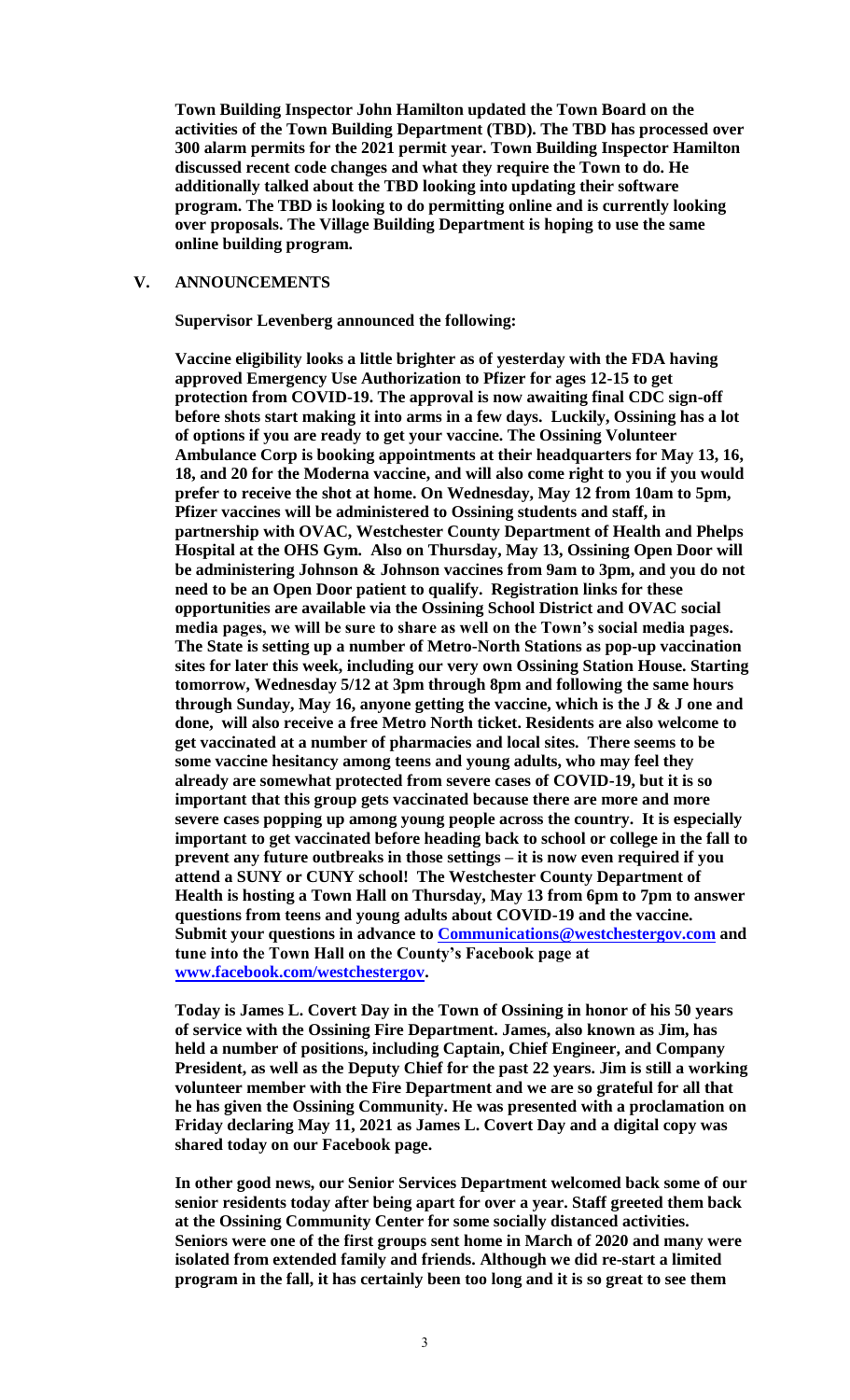**again. Thank you to our newly minted Senior Nutrition Program Site Manager, Lynn Muller, for getting our seniors back to socializing safely. Westchester County is celebrating Older Americans Month this May with the 53rd annual Salute to Seniors, with several small events scheduled throughout the county. The closest to Ossining will be on June 2 at Croton Point Park from 10am to 12:30pm. Parking and admission are free and all participants will be given a boxed lunch. Advance reservations are required by calling (914) 513-5208.**

**Tomorrow at 7:30pm we will be joined by Sustainable Westchester for a presentation on EnergySmart Home technologies. This webinar will be hosted completely in Spanish, for our residents interested in saving the planet while also saving some cash. The webinar will be livestreamed on our Facebook page and there will be time for people to ask questions about each of the programs.** 

**This weekend is the Westchester Craft Crawl, which will have several locations and sponsors from Ossining this year. The Crawl will be on both Saturday and Sunday, from 11am to 5pm. This is always a fun chance to see art in motion in our town. You can get the list of locations and a preview of the artwork available at Westchester Craft Crawl dot com slash Spring 2021.** 

**For our friends in Briarcliff, be prepared for some traffic issues this weekend as the Briarcliff Police Department will be escorting graduating seniors from Briarcliff High School in a car parade. The full route and rain date has been shared on the Briarcliff Manor Police Department Facebook Page. Congratulations to all of our graduating seniors in high school and college – what a year it has been!** 

**And finally, for residents on McCarthy Drive and in the area, the Town's contractor for the Road Rehabilitation project is expected to mobilize on Monday, May 17 to prepare the site for construction. The Town has been in touch with most of the impacted neighbors via an e-mail distribution list with more specific updates, and the project team will be holding a Zoom meeting with impacted residents later this week. If you live on McCarthy Drive or the surrounding streets that may be impacted by the construction, and would like to be on the distribution list, please contact my office at [dlevenberg@townofossining.com.](mailto:dlevenberg@townofossining.com)** 

# **VI. LIAISON REPORTS**

# **VII. PUBLIC COMMENT ON AGENDA ITEMS**

**James Blatt congratulated 2021 high school graduates and their teachers who helped them reach this point in their educational career.**

#### **VIII. BOARD RESOLUTIONS**

#### **A. Approval of Minutes—Regular Meeting – April 27, 2021**

**Councilmember Shaw moved and it was seconded by Councilmember Wilcher that the following resolution be approved as amended.** 

**Resolved, that the Town Board of the Town of Ossining hereby approves the April 27, 2021 minutes of the Regular Meeting as presented.**

**Motion: Carried**

#### **B. Approval of Voucher Detail Report**

**Councilmember Shaw moved and it was seconded by Councilmember Wilcher that the following resolution be approved as amended.**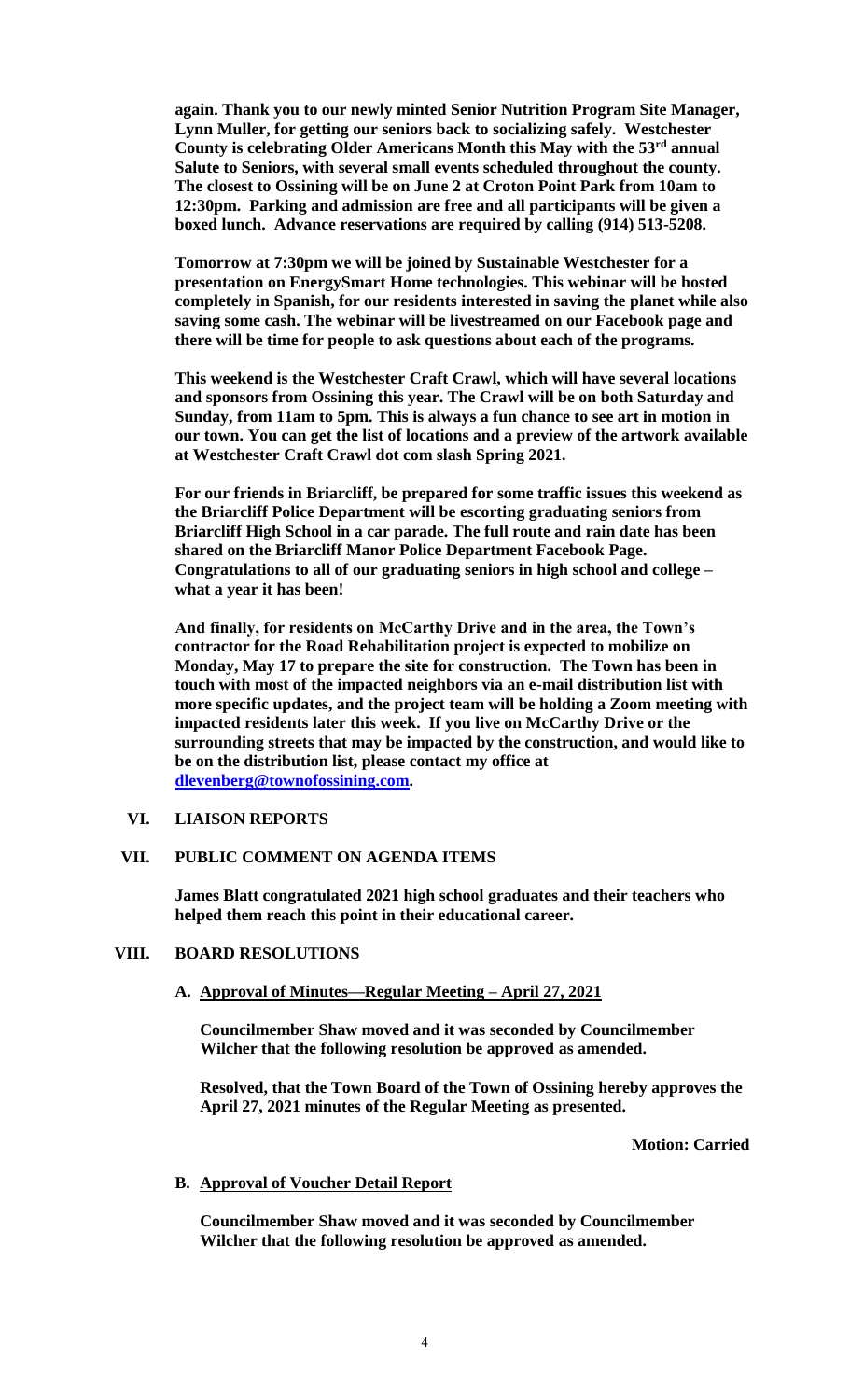**Resolved, that the Town Board of the Town of Ossining hereby approves the Voucher Detail Report dated May 11, 2021 in the amount of \$220,639.52**

#### **Motion: Carried**

#### **C. Approval of Contract – Village of Croton on Hudson EMS**

**Councilmember Wilcher moved and it was seconded by Councilmember Shaw that the following resolution be approved.** 

**Resolved, that the Town Board of the Town of Ossining authorizes the Supervisor to sign an agreement between the Mid-Hudson EMS District and the Village of Croton-on-Hudson for the provision of Emergency Medical Technicians to supplement Croton EMS, 24 hours per day at an hourly rate of \$25, effective June 1, 2021 through May 30, 2022.** 

**Supervisor Levenberg said the following: The Town is part of the Mid-Hudson Ambulance District, and on an annual basis helps to facilitate the District's relationship with the neighboring municipalities of Croton on Hudson and Sleepy Hollow for the Ossining Volunteer Ambulance Corps to provide supplemental EMS services to these Villages. The rate increased by \$1 again this year, but is still one of the best rates around for excellent ambulance service. Shout out to OVAC Captain Nick Franzoso for all his hard work on behalf of the residents of so many municipalities in our area!**

**Motion: Carried**

### **D. Approval of Contract – Village of Sleepy Hollow EMS**

**Councilmember Wilcher moved and it was seconded by Councilmember Feldman that the following resolution be approved as amended.** 

**Resolved, that the Town Board of the Town of Ossining authorizes the Supervisor to sign an agreement between the Mid-Hudson EMS District and the Village of Sleepy Hollow for the provision of Emergency Medical Technicians to supplement Sleepy Hollow EMS, 12 hours per day at an hourly rate of \$25, effective June 1, 2021 through May 30, 2022.** 

**Motion: Carried**

#### **E. Approval of Contract – Corporate Plans, Inc.**

**Councilmember Feldman moved and it was seconded by Councilmember Shaw that the following resolution be approved.**

**Resolved, that the Town Board of the Town of Ossining authorizes the Supervisor to sign an agreement with Corporate Plans, Inc. d/b/a CPI-HR for consulting services to the Town with respect to Patient Protection and Affordable Care Act reporting requirements, effective April 15, 2021 through April 14, 2022, at a rate of \$8,075 for the contract year.**

**Supervisor Levenberg said the following: Through the Affordable Care Act, there are certain reporting requirements that we must follow. Corporate Plans, or CPI-HR, provides the Town and Village of Ossining with consulting services for this reporting, and we are much appreciative of their services to ensure we remain in tip top shape!**

**Motion: Carried**

**F. Resolution – Local Law # 4 of 2021 – Boat Ramp Local Law**

**Councilmember Wilcher moved and it was seconded by Councilmember Shaw that the following resolution be approved.**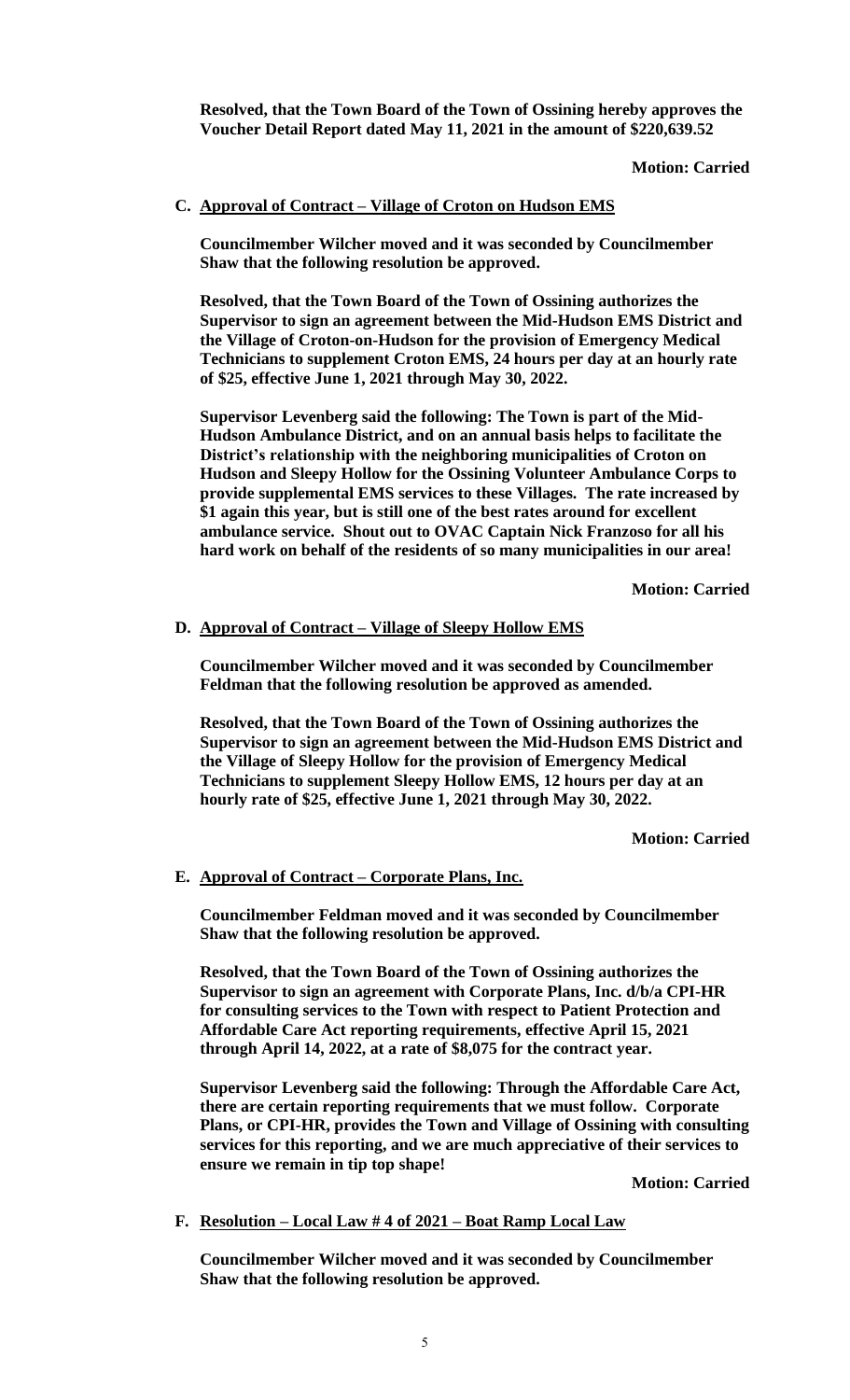**WHEREAS, the Town owns Louis H. Engel, Jr. Park, which includes a boat ramp that provides access and entry for watercrafts to the Hudson River; and**

**WHEREAS, while this boat ramp is a benefit to Ossining residents and the public in general, given the extensive use of the boat ramp to access the River and the limited parking available in the Park for those vehicles trailering recreational watercrafts, the Town Board believes it is a reasonable exercise of the Town Board's police powers to protect the health, safety and welfare of its residents and the public to regulate use of the boat ramp; and**

**WHEREAS, in consideration of the proposed Local Law the Town Board opened a duly noticed public hearing at its regular meeting on Tuesday, April 27, 2021, which public hearing was duly continued to the Town Board's regular meeting on Tuesday, May 11, 2021, via videoconferencing in accordance with the Governor's Executive Orders 202.1 and 202.15, as subsequently extended, and members of the public having the opportunity to attend and be heard, the public hearing was closed on May 11, 2021; and**

**WHEREAS, said local law has been on the desks of the members of the Town Board for at least seven days, exclusive of Sunday, prior to the adoption of this resolution, and**

#### **NOW THEREFORE,**

**BE IT RESOLVED, the Town Board hereby adopts a Negative Declaration pursuant to the State Environmental Quality Review Act determining this action does not have the potential to have any significant adverse environmental impacts as the Local Law will regulate the longstanding use of the boat ramp and associated parking to ensure it is only used by those with the proper permits; and**

**BE IT FURTHER RESOLVED, the Town Board, after due deliberation, finds that in the furtherance of the safety, health and well-being of the persons and property in the Town, it is in the best interest of the Town to adopt said local law, and the Town Board hereby adopts Local Law # 4 of 2021 entitled Regulations for Boat Ramp at Louis H. Engel, Jr. Park; and** 

**BE IT FURTHER RESOLVED, the Town Clerk is directed to enter said local law in the minutes of this meeting into the local law book for the Town of Ossining; to publish said minutes in a newspaper published in the town, if any, or in such newspaper published in the county in which such town may be located having a circulation in such town, and affidavits of said publication shall be filed with the Town Clerk; and to file a copy of said local law with the Secretary of State of New York.**

**Supervisor Levenberg said the following: Thank you to Town Counsel Addona, Ossining Police Chief Kevin Sylvester, Town Clerk Sue Donnelly, and Councilwoman Feldman for helping to craft this legislation so we can finally have some regulations on the books regarding the Louis Engel Park boat launch in time for the summer.** 

> **Motion: Carried Ayes: Levenberg, Meyer, Feldman, Shaw, & Wilcher**

**G. Resolution – Local Law # 5 of 2021 – Amendments to Chapter 63 (Building Construction) of the Town Code to add provisions for a local energy code.**

**Councilmember Feldman moved and it was seconded by Councilmember Wilcher that the following resolution be approved.**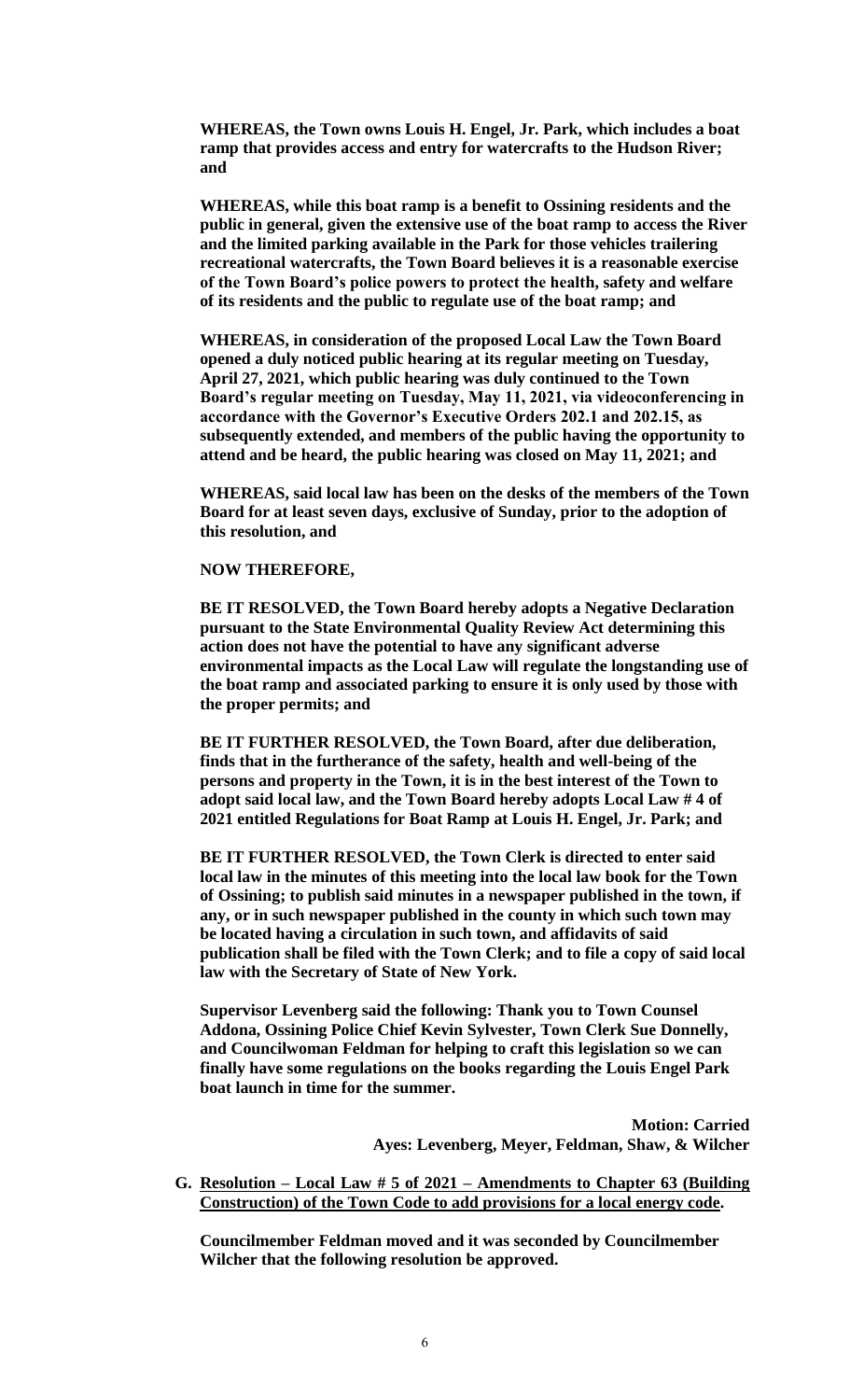**WHEREAS, to prevent a statewide patchwork of stricter energy codes, the New York State Energy Research and Development Authority (NYSERDA) developed the NYStretch Energy Code – 2020 (NYStretch);** 

**WHEREAS, a stretch energy code is simply an energy code that is more stringent than the minimum base energy code that can be voluntarily adopted by local jurisdictions. NYStretch is a model stretch code that will be ten to twelve percent (10-12 %) more efficient than the minimum requirements of the base energy code, the 2020 Energy Conservation Construction Code of New York State (2020 ECCCNYS);** 

**WHEREAS, some New York State municipalities have adopted stricter energy standards to ensure reduced energy costs for its residents and businesses;**

**WHEREAS, under NY Energy Law § 11-109, the Town of Ossining is authorized to adopt a local energy code more stringent that the 2020 ECCCNYS;**

**WHEREAS, the Town Board recognizes the importance of clean and renewable energy and has recently adopted local regulations regarding solar energy and battery energy storage, and believes it is appropriate to protect and promote the public health, safety, and welfare of its residents by mandating energy efficient building standards; and**

**WHEREAS, the Town Board is considering a local law to amend Chapter 63 (Building Construction) of the Town Code to adopt the NYStretch Energy Code, while exempting those projects that have already obtained permits or approvals prior to this local law being adopted and going into effect; and**

**WHEREAS, in consideration of the proposed Local Law the Town Board opened a duly noticed public hearing at its regular meeting on Tuesday, April 27, 2021, which public hearing was duly continued to the Town Board's regular meeting on Tuesday, May 11, 2021, via videoconferencing in accordance with the Governor's Executive Orders 202.1 and 202.15, as subsequently extended, and members of the public having the opportunity to attend and be heard, the public hearing was closed on May 11, 2021; and**

**WHEREAS, said local law has been on the desks of the members of the Town Board for at least seven days, exclusive of Sunday, prior to the adoption of this resolution, and**

**NOW THEREFORE,**

**BE IT RESOLVED, the Town Board, as the only involved agency, is declared Lead Agency for the purposes of environmental review with respect to the proposed local law, in accordance with Article 8 of the Environmental Conservation Law of the State of New York, and the regulations promulgated thereunder at 6 NYCRR 617 (collectively, "SEQRA"); and** 

**BE IT FURTHER RESOLVED, the proposed action meets the criteria of a Type II Action under SEQRA and therefore no further environmental review is required; but even if it were determined this is an Unlisted action subject to environmental review, there will be no significant adverse environmental impacts from this local law as this local law is adopting a more stringent and efficient energy code than that required by the State; and**

**BE IT FURTHER RESOLVED, the Town Board, after due deliberation, finds that in the furtherance of the safety, health and well-being of the persons and property in the Town, it is in the best interest of the Town to adopt said local law, and the Town Board hereby adopts Local Law # 5 of**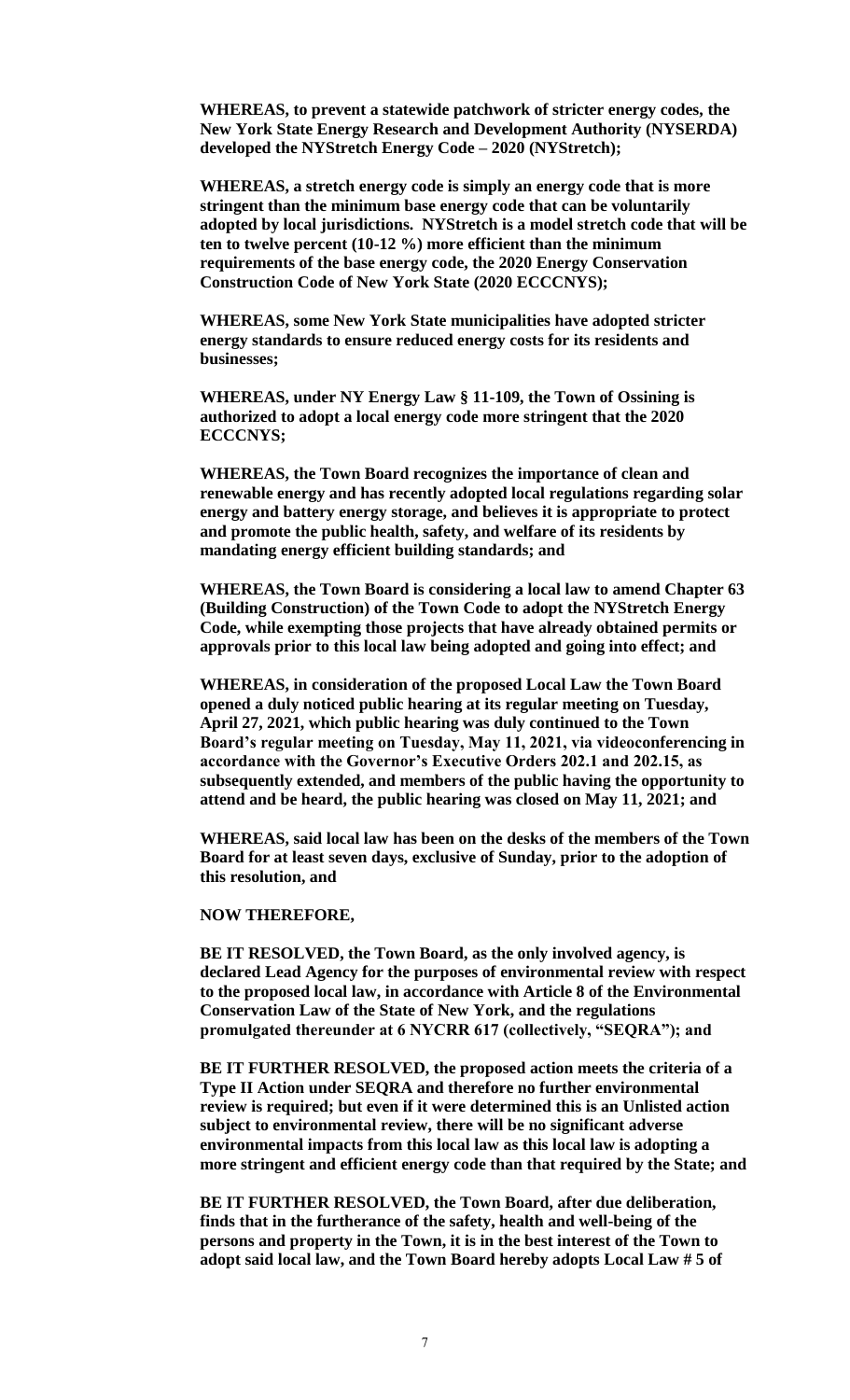**2021 entitled Amendments to Chapter 63 (Building Construction) of the Town Code to add provisions for a local energy code; and** 

**AND BE IT RESOLVED, that the Town Clerk is hereby directed to publish the following Notice of Adoption:**

#### **NOTICE OF ADOPTION**

**TAKE NOTICE THAT AFTER A DULY-NOTICED PUBLIC HEARING WAS HELD BY THE TOWN BOARD OF THE TOWN OF OSSINING ON APRIL 27, 2021 AND MAY 11, 2021, THE TOWN BOARD, AT ITS MEETING ON MAY 11, 2021, ADOPTED LOCAL LAW NO. # 5 OF 2021 AS FOLLOWS: "A LOCAL LAW AMENDING CHAPTER 63 (BUILDING CONSTRUCTION) OF THE TOWN CODE TO ADD PROVISIONS FOR A LOCAL ENERGY CODE"**

#### **SUMMARY OF LOCAL LAW**

**THESE CODE PROVISIONS MAKE THE TOWN CODE CONSISTENT WITH REVISIONS TO THE NEW YORK STATE ENERGY CONSERVATION AND CONSTRUCTION CODE AND ADOPT MORE STRINGENT REGULATIONS AS THEY RELATE TO NEW CONSTRUCTION OR SUBSTANTIAL RENOVATION PROJECTS.** 

**COPIES OF THE PROPOSED LOCAL LAW SPONSORED BY THE TOWN BOARD ARE ON FILE IN THE TOWN CLERK'S OFFICE FOR PUBLIC INSPECTION UPON REQUEST.**

**AND BE IT FURTHER RESOLVED, appropriate Town officers, staff and consultants are authorized to execute and circulate any documentation reasonably necessary to facilitate the implementation of this Local Law and to secure any grant funding associated with the adoption of this Local Law.** 

**Supervisor Levenberg said the following: And just in time for our Building Inspector to head off to NY Stretch training! Again, thank you to Counsel Addona and Town Planner Valerie Monastra for helping us get to adoption of this legislation, we are excited to be taking this next step to making Ossining more green and accessing the grant funding afforded to the Town once this law is adopted to do even more good work in the field of sustainability!**

> **Motion: Carried Ayes: Levenberg, Meyer, Feldman, Shaw, & Wilcher**

# **H. Resolution Scheduling Town Board Meeting for May 24, 2021**

**Councilmember Shaw moved and it was seconded by Councilmember Wilcher that the following resolution be approved.**

**WHEREAS, the Office of Community Renewal administers the Community Development Block Grant ("CDBG") program for the State of New York and provides financial assistance to eligible municipalities and not-for-profits to develop viable communities by providing decent, affordable housing, and suitable living environments, as well as expanding economic opportunities, principally for persons of low and moderate income; and**

**WHEREAS, in order to be eligible for CDBG funding, not-for-profits must present their proposed funding requests at a public meeting of the municipal board in which they operate; and**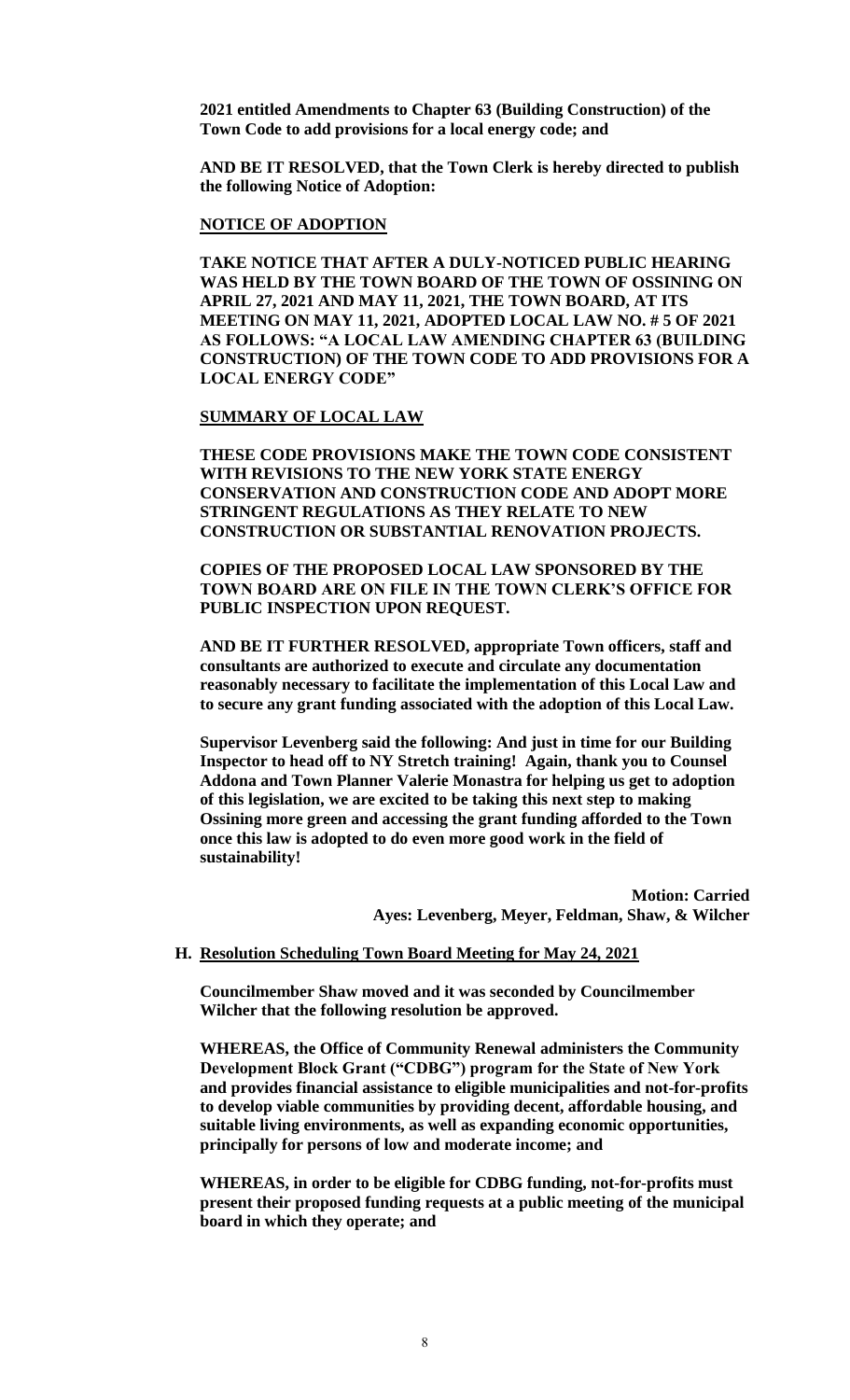**Whereas, the Town Board desires to hold a joint meeting with the Village of Ossining Board of Trustees to hear these presentations by not-for-profits that operate within the Town and Village of Ossining; and**

**Now therefore,**

**Be it Resolved, the Town Board hereby schedules a meeting to be held on Monday, May 24, 2021 at 7:30pm via Zoom video conferencing in accordance with the Governor's Executive Order 202.1 dated March 16, 2020 and subsequently extended, for the purpose of hearing presentations from not-for-profit organizations for CDBG funding; and**

**Be it further Resolved, the Town Clerk is hereby directed to notice said meeting as required by law.** 

**Supervisor Levenberg said the following: As I mentioned earlier, the Town is partnering with the Village of Ossining to host a Town Hall meeting to allow non-profits to present their CDBG applications at a public meeting, as required by the grant program. We will be directly reaching out to the nonprofits the Town has partnered with in the past to make sure they know about this opportunity, but please share with others – we want to get Ossining as much grant funding as possible!**

**Motion: Carried**

# **IX. CORRESPONDENCE TO BE RECEIVED AND FILED**

**Councilmember Wilcher moved and it was seconded by Councilmember Shaw that the following resolution be approved.**

**Resolved, that the Town Board of the Town of Ossining hereby accepts the following correspondence:**

- **Planning Board & Architectural Review Board Resolutions of Approval for Terra Rustica – April 7, 2021**
- **Planning Board Minutes – March 17, April 7, and April 21, 2021**

**Motion: Carried**

#### **X. MONTHLY REPORTS**

**Councilmember Shaw moved and it was seconded by Councilmember Feldman that the following resolution be approved.**

**Resolved, that the Town Board of the Town of Ossining hereby accepts the following monthly reports for the month of April 2021:**

- **GE Helicopter**
- **Tax Receiver**
- **Town Clerk**
- **Dale Cemetery**
- **Town Building Department**
- **Town Supervisor**

**Motion: Carried**

# **XI. VISITOR RECOGNITION**

*Visitors shall be accorded one (1) four (4) minute opportunity to speak*

#### **XII. ADJOURNMENT**